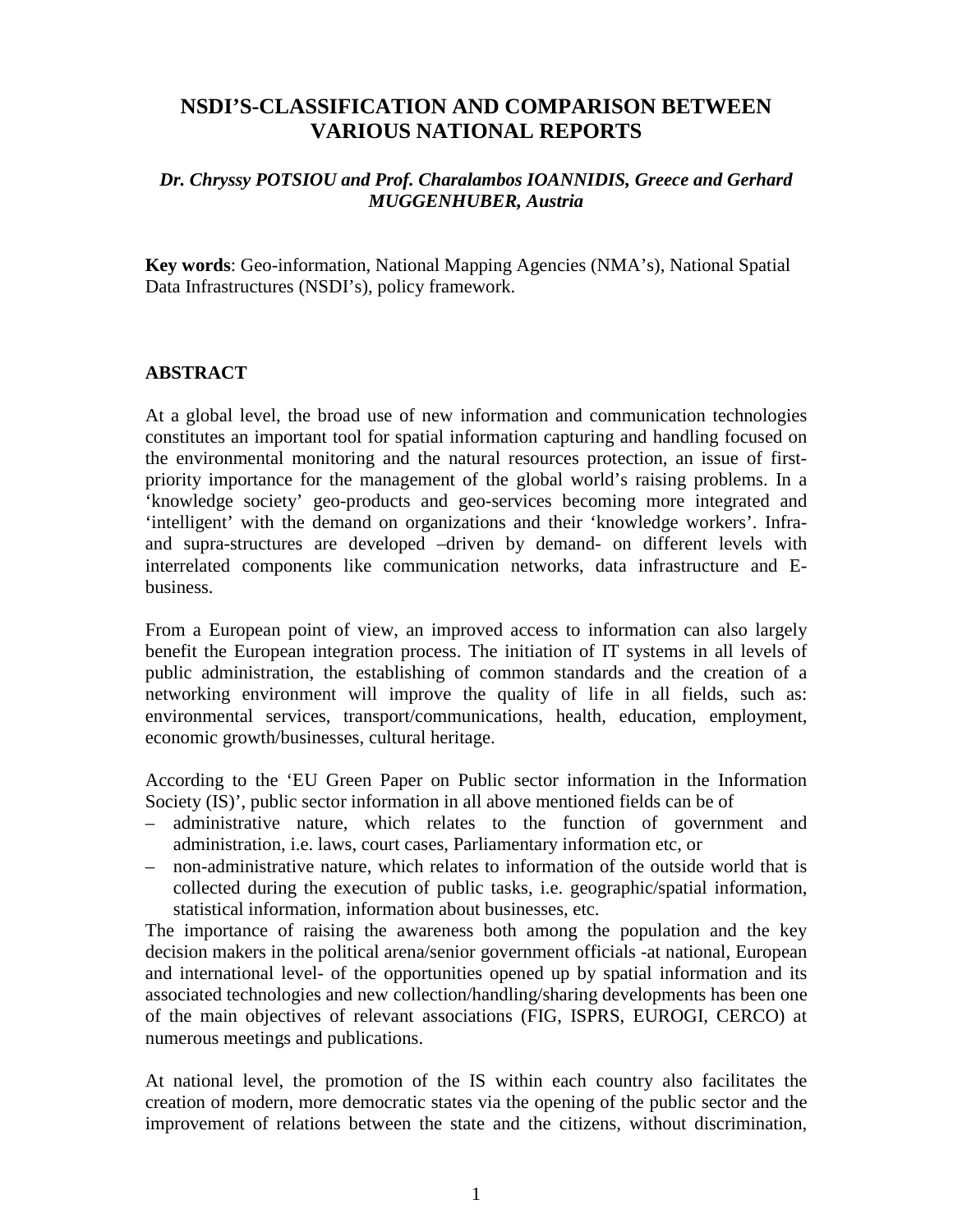safeguarding citizens' rights, pluralism and the freedom of expression and access to information in a competitive environment.

The rapidly emerging spatial information management activities, at all levels, resulted to a considerable large number of independent spatial public databases, within each country. To help the various types of 'information-users' to find their way in this mass of data a new, better organized spatial data collection, management and sharing system within the various organizations, at national level is necessary. In addition to that, the achievement of a better coordination between the responsible National SDI agencies, at international level, would be of significant importance. At this direction, one of FIG Com3 objectives is the encouraging of greater country participation and National Report-presentation of the ongoing activity and the experiences of NSDI initiatives.

This paper will consider some of the recent developments in Spatial Data Infrastructures in various countries, i.e. Great Britain, Norway, Finland, Denmark, Germany, Czech Republic, Austria, Hungary, Greece, Israel, etc, presented in FIG Com3 and other relevant meetings. It will be divided into three parts.

The first part will examine briefly the recent consideration about policy-issues like: the creation of a common strategy for spatial information in Europe, the activity towards the global spatial infrastructure, the accessibility concept and the pricing policy of various types of spatial information (meta-data, information of a basic character, etc), the NMA's activities towards a fair competition in the international information market, copyright, privacy and dissemination of information considerations, etc.

The second part will briefly describe each country's approach in the field of establishing a NSDI. Besides the above mentioned issues, information about: the organizations responsible for NSDI- their role and time of their establishment, financial status/support, legal framework, future strategies, technical characteristics (such as the reference frames, map projections, standards, types of national spatial infrastructures, types of national spatial data models and products, scale, accuracy issues), up-dating policy/maintenance of data, applications of NSDI/values to the society, contribution to European and international SDI projects/research activities, education and training facilities and the new role of the surveyor will be included, if available.

At the third part, an attempt will be made to outline some first resolutions and evaluation in comparative terms. An optional framework for additional possible information of interest to be included in future national reports will be suggested, so that a more accurate 'state of the art' approach to be achieved. This will lead to new proposals for further development in the field, towards a seamless national, European and international SDI and the improvement of the contribution of the surveyor in the years to come.